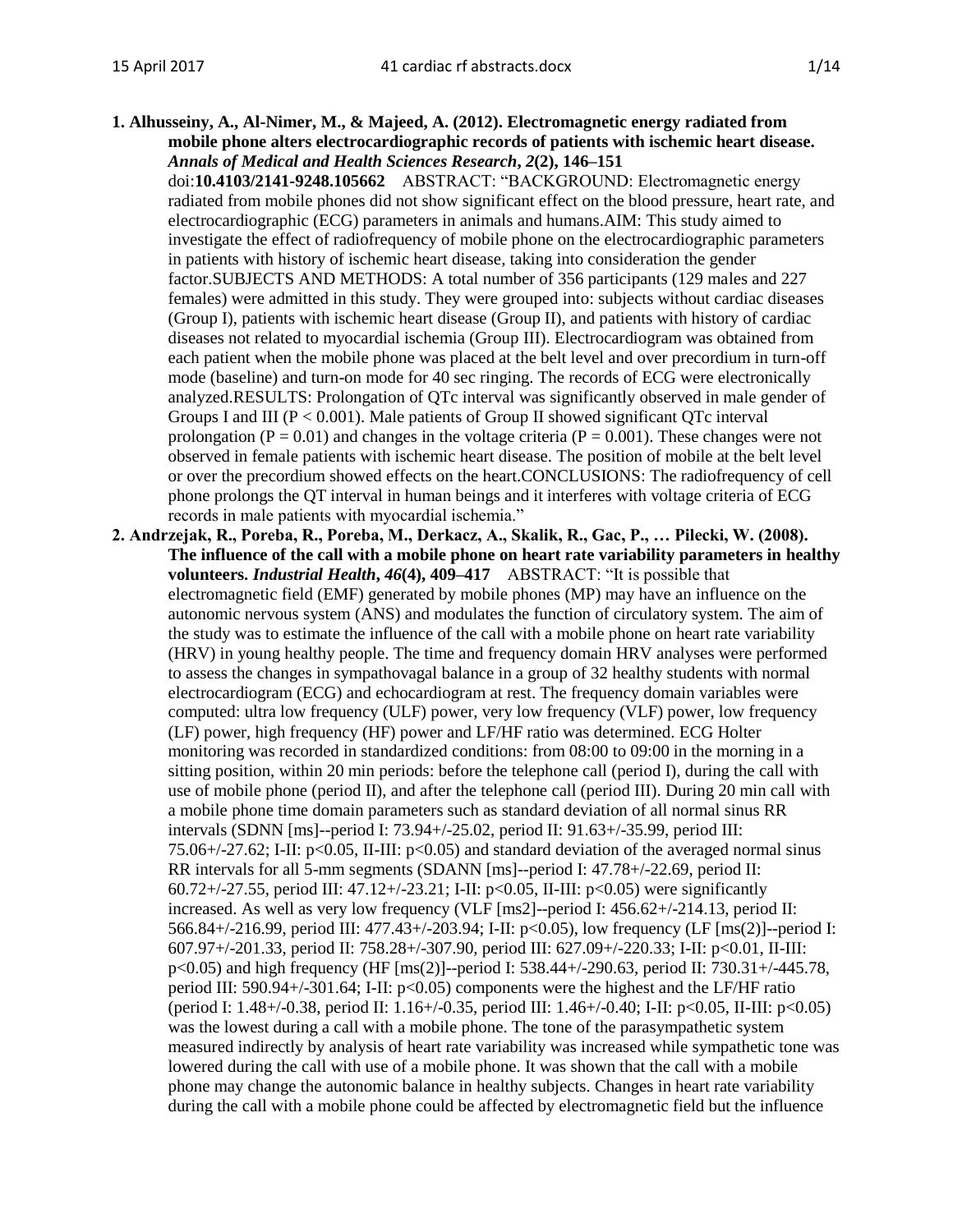of speaking cannot be excluded."

- **3. Atlasz, T., Kellényi, L., Kovács, P., Babai, N., Thuróczy, G., Hejjel, L., & Hernádi, I. (2006). The application of surface plethysmography for heart rate variability analysis after GSM radiofrequency exposure.** *Journal of Biochemical and Biophysical Methods***,** *69***(1–2), 233– 236** doi:**10.1016/j.jbbm.2006.03.017** ABSTRACT: "The aim of the present study was to test whether the electromagnetic field emitted by standard GSM mobile phones results in changes in heart rate (HR) and heart rate variability (HRV) of 35 healthy young male and female subjects. Two parallel signals, electrocardiogram and infrared surface plethysmogram were recorded and compared to test their validity for the analysis. Plethysmographic recording is proved to be a fast and reliable method for HRV measurements. In the radiofrequency (RF) exposure study, there was no significant difference in the values of HR and HRV between the RF and the sham groups. Our preliminary study demonstrates that, in our experimental conditions, RF fields emitted by cellular phones do not cause observable effects on the regulation of heart rate of healthy, young adults."
- **4. Barker, A. T., Jackson, P. R., Parry, H., Coulton, L. A., Cook, G. G., & Wood, S. M. (2007). The effect of GSM and TETRA mobile handset signals on blood pressure, catechol levels and heart rate variability.** *BEM Bioelectromagnetics***,** *28***(6), 433–438** ABSTRACT: "An acute rise in blood pressure has been reported in normal volunteers during exposure to signals from a mobile phone handset. To investigate this finding further we carried out a double blind study in 120 healthy volunteers (43 men, 77 women) in whom we measured mean arterial pressure (MAP) during each of six exposure sessions. At each session subjects were exposed to one of six different radio frequency signals simulating both GSM and TETRA handsets in different transmission modes. Blood catechols before and after exposure, heart rate variability during exposure, and post exposure 24 h ambulatory blood pressure were also studied. Despite having the power to detect changes in MAP of less than 1 mmHg none of our measurements showed any effect which we could attribute to radio frequency exposure. We found a single statistically significant decrease of 0.7 mmHg (95% CI 0.3-1.2 mmHg,  $P = .04$ ) with exposure to GSM handsets in sham mode. This may be due to a slight increase in operating temperature of the handsets when in this mode. Hence our results have not confirmed the original findings of an acute rise in blood pressure due to exposure to mobile phone handset signals. In light of this negative finding from a large study, coupled with two smaller GSM studies which have also proved negative, we are of the view that further studies of acute changes in blood pressure due to GSM and TETRA handsets are not required. Bioelectromagnetics 28:433-438, 2007. © 2007 Wiley-Liss, Inc."
- **5. Barutcu, I., Esen, A. M., Kaya, D., Turkmen, M., Karakaya, O., Saglam, M., … Kirma, C. (2011). Do mobile phones pose a potential risk to autonomic modulation of the heart?** *Pacing and Clinical Electrophysiology: PACE***,** *34***(11), 1511–1514** doi:**10.1111/j.1540-8159.2011.03162.x** ABSTRACT: "BACKGROUND: It has long been speculated that mobile phones may interact with the cardiac devices and thereby cardiovascular system may be a potential target for the electromagnetic fields emitted by the mobile phones. Therefore, the present study was designed to test possible effects of radiofrequency waves emitted by digital mobile phones on cardiac autonomic modulation by short-time heart rate variability (HRV) analysis.METHODS AND RESULTS: A total of 20 healthy young subjects were included to the study. All participants were rested in supine position at least for 15 minutes on a comfortable bed, and then time and frequency domain HRV parameters were recorded at baseline in supine position for 5 minutes. After completion of baseline records, by using a mobile GSM (Global System for Mobile Communication) phone, HRV parameters were recorded at turned off mode, at turned on mode, and at calling mode over 5 minutes periods for each stage.CONCLUSION: Neither time nor frequency domain HRV parameters altered significantly during off mode compare to their baseline values. Also, neither time nor frequency domain HRV parameters altered significantly during turned on and calling mode compared to their baseline values. Short-time exposure to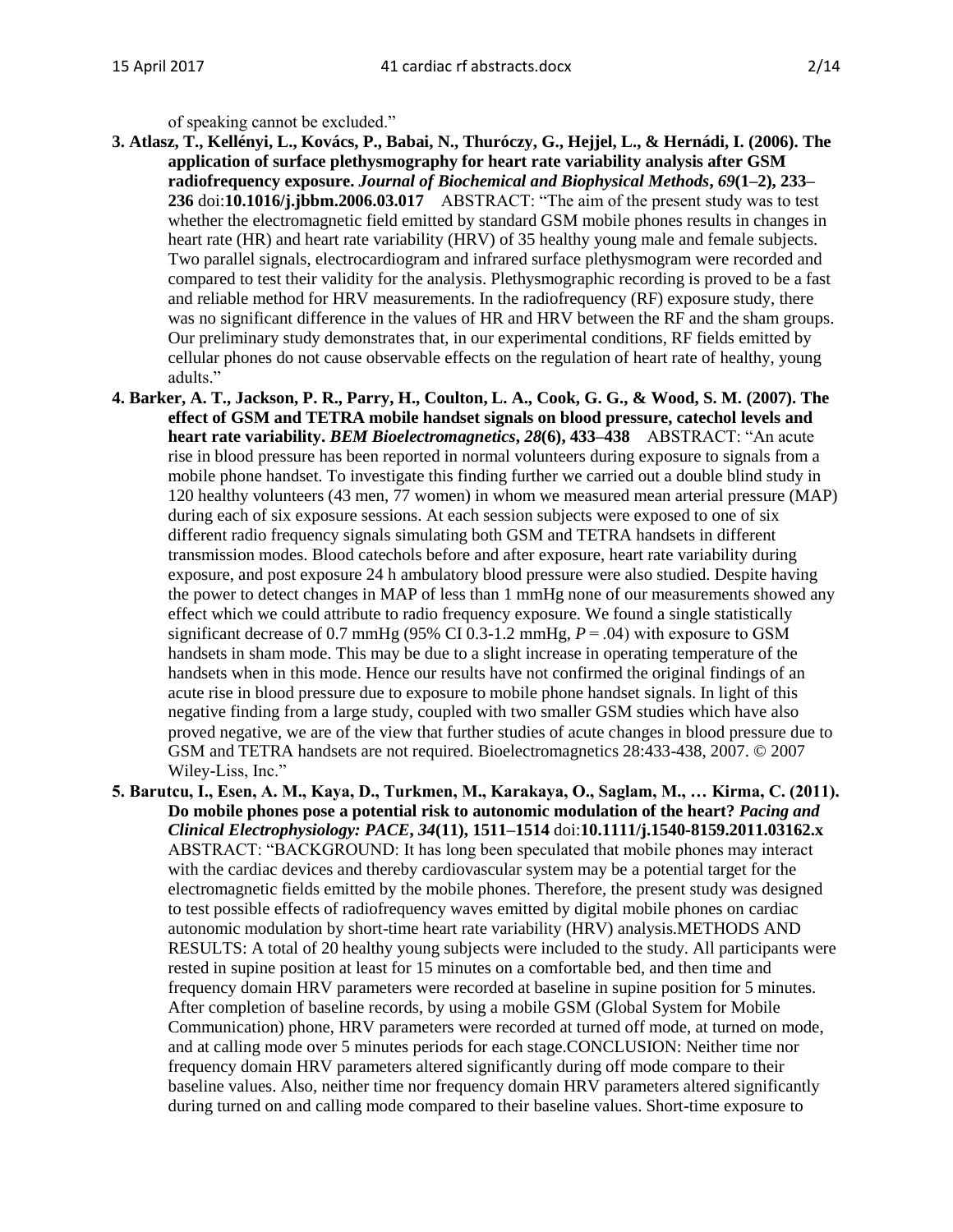electromagnetic fields emitted by mobile phone does not affect cardiac autonomic modulation in healthy subjects."

- **6. Black, D. R., & Heynick, L. N. (2003). Radiofrequency (RF) effects on blood cells, cardiac, endocrine, and immunological functions.** *Bioelectromagnetics***,** *Suppl 6***, S187-195** doi:**10.1002/bem.10166** ABSTRACT: "Effects of radiofrequency electromagnetic fields (RFEMF) on the pituitary adrenocortical (ACTH), growth (GH), and thyroid (TSH) hormones have been extensively studied, and there is coherent research on reproductive hormones (FSH and LH). Those effects which have been identified are clearly caused by heating. The exposure thresholds for these effects in living mammals, including primates, have been established. There is limited evidence that indicates no interaction between RFEMF and the pineal gland or an effect on prolactin from the pituitary gland. Studies of RFEMF exposed blood cells have shown that changes or damage do not occur unless the cells are heated. White cells (leukocytes) are much more sensitive than red cells (erythrocytes) but white cell effects remain consistent with normal physiological responses to systemic temperature fluctuation. Lifetime studies of RFEMF exposed animals show no cumulative adverse effects in their endocrine, hematological, or immune systems. Cardiovascular tissue is not directly affected adversely in the absence of significant RFEMF heating or electric currents. The regulation of blood pressure is not influenced by ultra high frequency (UHF) RFEMF at levels commonly encountered in the use of mobile communication devices."
- **7. Bortkiewicz, A., Gadzicka, E., Szymczak, W., & Zmyślony, M. (2012). Heart rate variability (HRV) analysis in radio and TV broadcasting stations workers.** *International Journal of Occupational Medicine and Environmental Health***,** *25***(4), 446–455**

doi:**10.2478/s13382-012-0059-x** ABSTRACT: "OBJECTIVES: The aim of the study was to assess the mechanism of cardiovascular impairments in workers exposed to UHF-VHF radio frequency electromagnetic fields (EMF).MATERIALS AND METHODS: Heart rate variability (HRV) was analysed using 512 normal heart beats registered at rest. The analysis concerned time-domain (STD R-R) and frequency-domain (VLF, LF, HF) parameters of HRV. Fifty nine workers (group I) with low-level and 12 workers (group II) with high-level exposure were examined. The mean age of the subjects was  $47 \pm 9$  years and  $41 \pm 14$  years, and mean exposure duration  $19.1 \pm 8.8$  years and  $13 \pm 4$  years, in groups I and II, respectively. The groups were divided according to: E(max), E(dose), E(mean) for frequencies UHF, VHF and UHF+VHF: The control group consisted of 42 non-exposed subjects, aged  $49 \pm 8$  years. Statistical analysis comprised one-way analysis of variance, covariance analysis and logistic regression models.RESULTS: In the exposed groups, the heart rate was higher than in the control one. Standard deviation of R-R intervals (STD R-R) was found to be significantly ( $p = 0.0285$ ) lower in group I (42.5  $\pm$  24.7 ms) compared to the control group (62.9  $\pm$  53.5 ms). The risk of lowered STD R-R was significantly increased (OR = 2.37,  $p = 0.023$ ) in group II. Both exposed groups presented significantly higher VLF and LF values than the control group ( $p = 0.005$  and  $p =$ 0.0025, respectively). The EMF-exposed groups were characterised by the dominance of the sympathetic system (LF/HF  $1.3 \pm 0.35$ ).CONCLUSIONS: The results indicate that exposure to radiofrequency EMF may affect the neurovegetative regulation."

- **8. Cherry, N. J. (2002). Cardiac effects of natural and artificial EMR** Retrieved from https://researcharchive.lincoln.ac.nz/handle/10182/4003
- **9. Colak, C., Parlakpinar, H., Ermis, N., Tagluk, M. E., Colak, C., Sarihan, E., … Acet, A. (2012). Effects of electromagnetic radiation from 3G mobile phone on heart rate, blood pressure and ECG parameters in rats.** *Toxicology and Industrial Health***,** *28***(7), 629–638** doi:**10.1177/0748233711420468** ABSTRACT: "Effects of electromagnetic energy radiated from mobile phones (MPs) on heart is one of the research interests. The current study was designed to investigate the effects of electromagnetic radiation (EMR) from third-generation (3G) MP on the heart rate (HR), blood pressure (BP) and ECG parameters and also to investigate whether exogenous melatonin can exert any protective effect on these parameters. In this study 36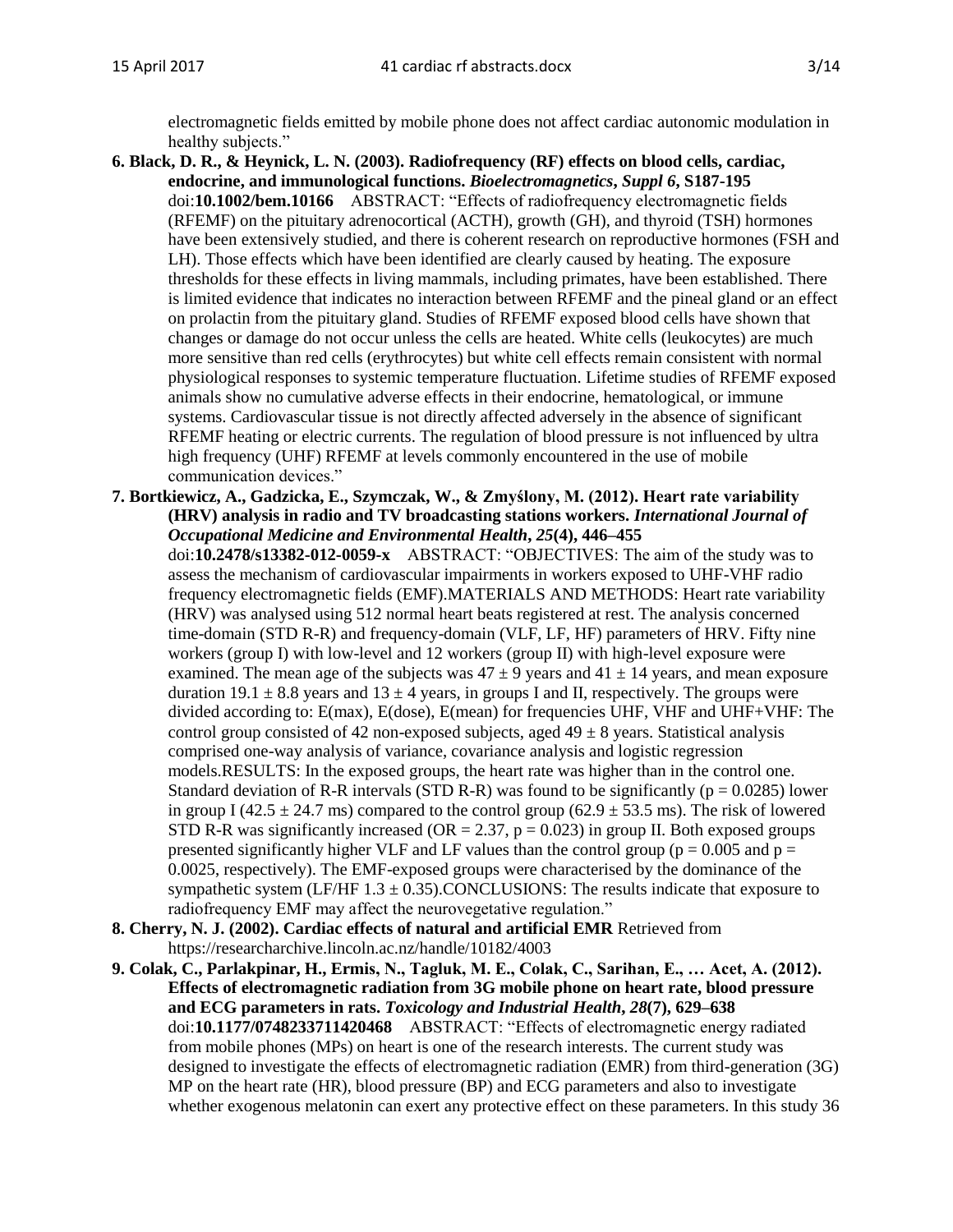rats were randomized and evenly categorized into 4 groups: group 1 (3G-EMR exposed); group 2 (3G-EMR exposed + melatonin); group 3 (control) and group 4 (control + melatonin). The rats in groups 1 and 2 were exposed to 3G-specific MP's EMR for 20 days (40 min/day; 20 min active (speech position) and 20 min passive (listening position)). Group 2 was also administered with melatonin for 20 days (5 mg/kg daily during the experimental period). ECG signals were recorded from cannulated carotid artery both before and after the experiment, and BP and HR were calculated on 1st, 3rd and 5th min of recordings. ECG signals were processed and statistically evaluated. In our experience, the obtained results did not show significant differences in the BP, HR and ECG parameters among the groups both before and after the experiment. Melatonin, also, did not exhibit any additional effects, neither beneficial nor hazardous, on the heart hemodynamics of rats. Therefore, the strategy (noncontact) of using a 3G MP could be the reason for ineffectiveness; and use of 3G MP, in this perspective, seems to be safer compared to the ones used in close contact with the head. However, further study is needed for standardization of such an assumption."

- **10. Devasia, T., Nandra, A., Kareem, H., Manu, M. K., & Thakkar, A. S. (2014). Acute Effect of Mobile Phone on Cardiac Electrical Activity in Healthy Volunteers.** *International Journal of Clinical Medicine***,** *05***(05), 167–170** doi:**10.4236/ijcm.2014.55029**
- **11. Ekici, B., Tanındı, A., Ekici, G., & Diker, E. (2016). The effects of the duration of mobile phone use on heart rate variability parameters in healthy subjects.** *Anatolian Journal of Cardiology* doi:**10.14744/AnatolJCardiol.2016.6717** ABSTRACT: "OBJECTIVE: This study aimed to estimate the influence of the duration of mobile phone use on heart rate variability (HRV) in healthy individuals.METHODS: One hundred forty-eight individuals without any established systemic disease and who had undergone 24-h ambulatory ECG monitoring were included in the case-control study. All the individuals had been using mobile phones for more than 10 years. Three-channel 24-h Holter monitoring was performed to derive the mean heart rate, standard deviation of normal NN intervals (SDNN), standard deviation of 5-min (m) mean NN intervals (SDANN), the proportion of NN50 divided by the total number of NNs (pNN50), the root mean square differences of successive NN intervals (RMSSD), high (HF)-, low (LF)-, very low (VLF)-frequency power, total power components, and the LF/HF ratio. Individuals were divided into four groups according to their duration of mobile phone use [no mobile phone use (Control group),  $\langle 30 \text{ min/day}$  (Group 1), 30-60 min/day (Group 2), and  $>60 \text{ min/day}$  (Group 3)].RESULTS: All the groups had similar features with regard to demographic and clinical characteristics. No significant arrhythmias were observed in any of the groups. The LF/HF ratio was higher, whereas the SDNN, SDANN, RMSSD, and pNN50 values were lower in the study groups than in the control group ( $p<0.05$ ). No significant differences were identified among groups with respect to heart rate, VLF, and total power values (p>0.05).CONCLUSION: In this study, it was shown that the duration of mobile phone use may affect the autonomic balance in healthy subjects. The electromagnetic field created by mobile phone use may induce HRV changes in the long term."
- **12. Elmas, O. (2013). Effects of electromagnetic field exposure on the heart: a systematic review.**  *Toxicology and Industrial Health* doi:**10.1177/0748233713498444** ABSTRACT: "The use of electrical devices has gradually increased throughout the last century, and scientists have suggested that electromagnetic fields (EMF) generated by such devices may have harmful effects on living creatures. This work represents a systematic review of collective scholarly literature examining the effects of EMFs on the heart. Although most works describing effects of EMF exposure have been carried out using city electric frequencies (50-60 Hz), a consensus has not been reached about whether long- or short-term exposure to 50-60 Hz EMF negatively affects the heart. Studies have indicated that EMFs produced at cell-phone frequencies cause no-effect on the heart. Differences between results of studies may be due to a compensatory response developed by the body over time. At greater EMF strengths or shorter exposures, the ability of the body to develop compensation mechanisms is reduced and the potential for heart-related effects increases.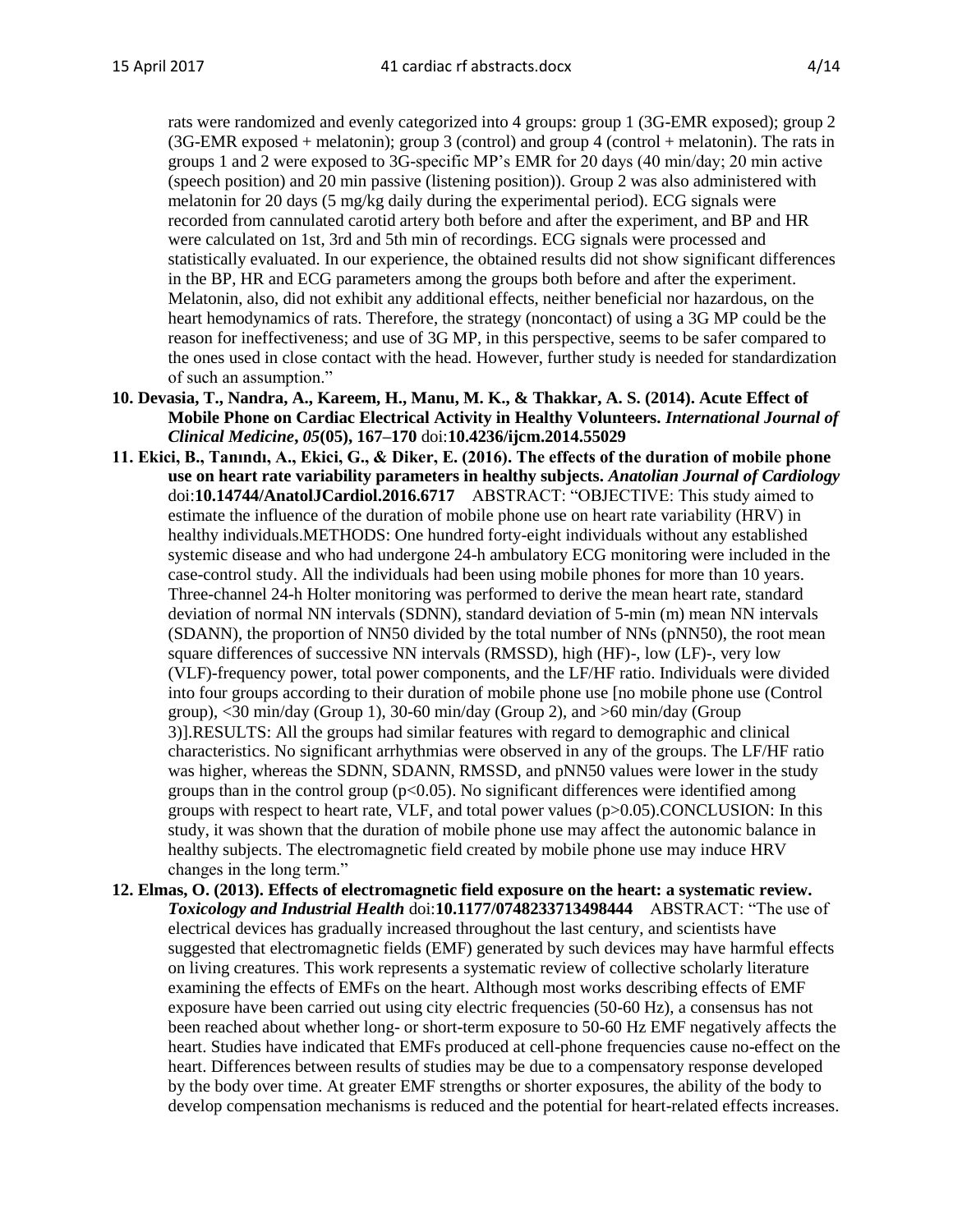It is noteworthy that diseases of heart tissues such as myocardial ischemia can also be successfully treated using EMF. Despite the substantial volume of data that has been collected on heart-related effects of EMFs, additional studies are needed at the cellular and molecular level to fully clarify the subject. Until the effects of EMF on heart tissue are more fully explored, electronic devices generating EMFs should be approached with caution."

- **13. Esmekaya, M. A., Ozer, C., & Seyhan, N. (2011). 900 MHz pulse-modulated radiofrequency radiation induces oxidative stress on heart, lung, testis and liver tissues.** *General Physiology and Biophysics***,** *30***(1), 84–89** doi:**10.4149/gpb\_2011\_01\_84** ABSTRACT: "Oxidative stress may affect many cellular and physiological processes including gene expression, cell growth, and cell death. In the recent study, we aimed to investigate whether 900 MHz pulse-modulated radiofrequency (RF) fields induce oxidative damage on lung, heart and liver tissues. We assessed oxidative damage by investigating lipid peroxidation (malondialdehyde, MDA), nitric oxide (NOx) and glutathione (GSH) levels which are the indicators of tissue toxicity. A total of 30 male Wistar albino rats were used in this study. Rats were divided randomly into three groups; control group ( $n = 10$ ), sham group (device off,  $n = 10$ ) and 900 MHz pulsed-modulated RF radiation group ( $n = 10$ ). The RF rats were exposed to 900 MHz pulsed modulated RF radiation at a specific absorption rate (SAR) level of 1.20 W/kg 20 min/day for three weeks. MDA and NOx levels were increased significantly in liver, lung, testis and heart tissues of the exposed group compared to sham and control groups ( $p < 0.05$ ). Conversely GSH levels were significantly lower in exposed rat tissues ( $p < 0.05$ ). No significantly difference was observed between sham and control groups. Results of our study showed that pulse-modulated RF radiation causes oxidative injury in liver, lung, testis and heart tissues mediated by lipid peroxidation, increased level of NOx and suppression of antioxidant defense mechanism."
- **14. Faust, O., Acharya, U. R., Nergui, M., Ghista, D. N., Chattopadhyay, S., Joseph, P., … Tay, D. (2011). Effects of mobile phone radiation on cardiac health.** *Journal of Mechanics in Medicine and Biology***,** *11***(05), 1241–1253** doi:**10.1142/S0219519411004186** ABSTRACT: "Mobile phones (MPs) progressed from a tool of the privileged few to a gadget for the masses. However, the physical effects, which enable wireless information transmission, did not change; MP technology still relies on pulsed high-frequency electromagnetic (EM) fields. Therefore, the health risks, associated with EM fields, remain. Studies that investigated these health risks have reported dizziness, numbness in the thigh, and heaviness in the chest. This study investigates neurological effects that are caused by EM fields radiated from MPs. The heart rate variability (HRV) can be used as a measure for these neurological effects, because the automated nervous system modulates the HRV. We measured the HRV of 14 healthy male volunteers. We used the following nonlinear parameters to quantify the MP radiation effects on HRV: approximate entropy (ApEn), capacity dimension (CaD), correlation dimension (CD), fractal dimension (FD), Hurst exponent (H), and the largest Lyapunov exponent (LLE). The results indicate that there is a measurable difference in the parameter values when the MP is kept close to the chest and when it is kept close to the head. However, these differences are very small and statistical analysis showed that they have no clinical significance. Furthermore, the result analysis does not show a consistent trend, which indicates that there is no underlying pathological effect."
- **15. Green, A. C., Scott, I. R., Gwyther, R. J., Peyman, A., Chadwick, P., Chen, X., … Tattersall, J. E. H. (2005). An investigation of the effects of TETRA RF fields on intracellular calcium in neurones and cardiac myocytes.** *International Journal of Radiation Biology***,** *81***(12), 869–885** doi:**10.1080/09553000600555389** ABSTRACT: "PURPOSE: This study aimed to determine whether Terrestrial Trunked Radio (TETRA) fields can affect intracellular calcium signalling in excitable cells.MATERIALS AND METHODS: Intracellular calcium concentration ( $\Gamma$ Ca(2 +) ](i)) was measured in cultured rat cerebellar granule cells and cardiac myocytes during exposure to TETRA fields (380.8875 MHz pulse modulated at 17.6 Hz, 25% duty cycle).  $[Ca(2 + )](i)$  was measured as fura-PE3, fluo-3 or fluo-4 fluorescence by digital image analysis.RESULTS: Granule cells exposed at specific absorption rates (SARs) of 5, 10, 20, 50 or 400 mW x kg( $-1$ )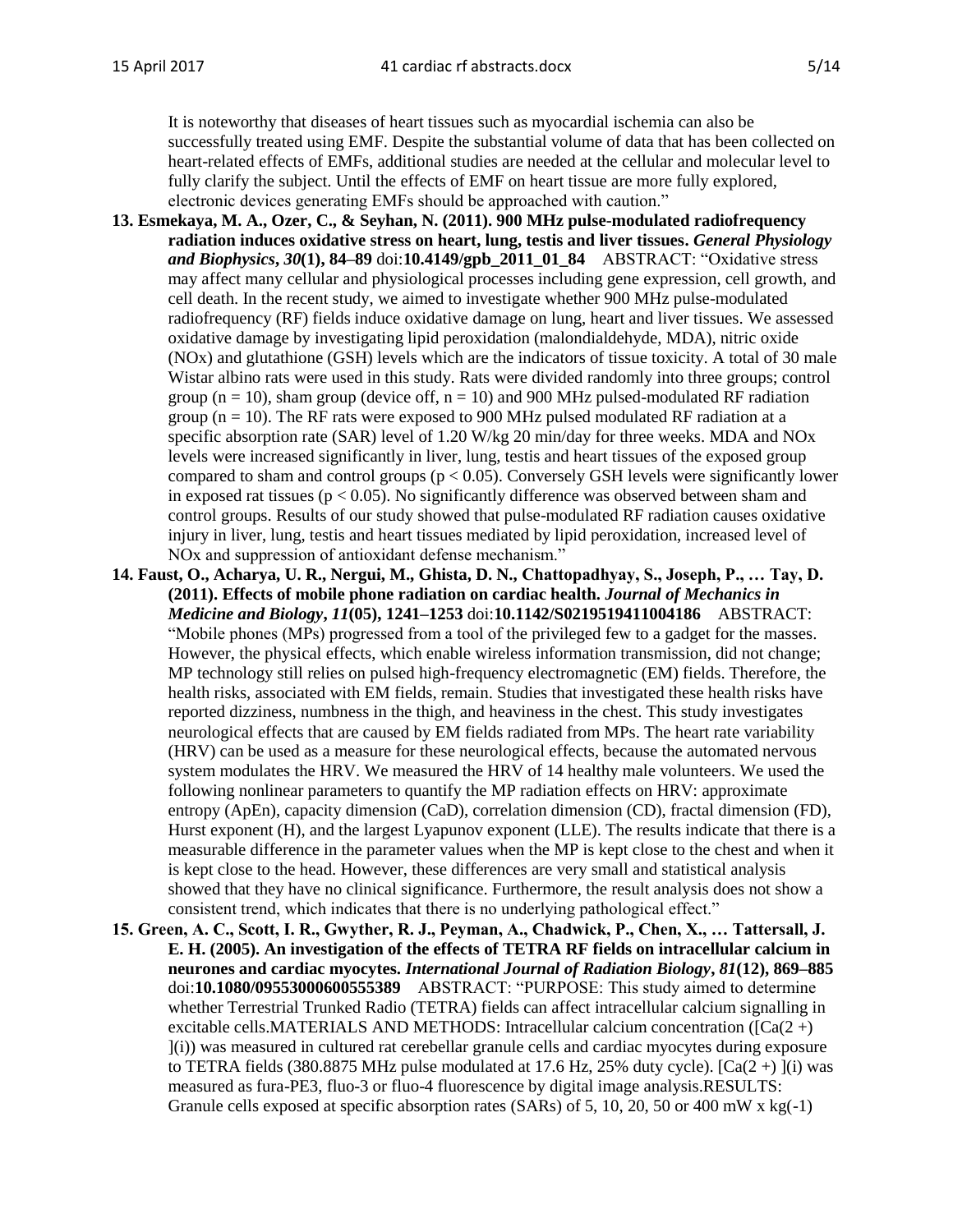showed no significant changes in resting  $[Ca(2+)](i)$ . Increases in  $[Ca(2+)](i)$  in response to potassium-induced depolarization were significantly different from sham controls in TETRA-exposed cells, but the majority of the difference was attributable to initial biological variation between cell cultures. No difference was found between fura-PE3 (UV excitation) and fluo-3 (visible light excitation) measurements in these cells. Exposure to TETRA (50 or 400 mW x kg(-1)) had no significant effect on either the rate or amplitude of spontaneous  $Ca(2+)$ transients in cardiac myocytes. The cells showed normal responses to salbutamol (50 microM) and acetylcholine (10 microM).CONCLUSIONS: Overall, these results showed no evidence of any consistent or biologically relevant effect of TETRA fields on  $[Ca(2 + )](i)$  in granule cells and cardiac myocytes at any of the SAR tested."

**16. Havas, M., & Marrongelle, J. (2013). [retracted] Replication of heart rate variability provocation study with 2.4-GHz cordless phone confirms original findings.** *Electromagnetic Biology and Medicine***,** *32***(2), 253–266** doi:**10.3109/15368378.2013.776437** ABSTRACT: "This is a replication of a study that we previously conducted in Colorado with 25 subjects designed to test the effect of electromagnetic radiation generated by the base station of a cordless phone on heart rate variability (HRV). In this study, we analyzed the response of 69 subjects between the ages of 26 and 80 in both Canada and the USA. Subjects were exposed to radiation for 3-min intervals generated by a 2.4-GHz cordless phone base station (3-8  $\mu$ W/cm<sup>2</sup>). A few participants had a severe reaction to the radiation with an increase in heart rate and altered HRV indicative of an alarm response to stress. Based on the HRV analyses of the 69 subjects, 7% were classified as being 'moderately to very' sensitive, 29% were 'little to moderately' sensitive, 30% were 'not to little' sensitive and 6% were 'unknown'. These results are not psychosomatic and are not due to electromagnetic interference. Twenty-five percent of the subjects' self-proclaimed sensitivity corresponded to that based on the HRV analysis, while 32% overestimated their sensitivity and 42% did not know whether or not they were electrically sensitive. Of the 39 participants who claimed to experience some electrical hypersensitivity, 36% claimed they also reacted to a cordless phone and experienced heart symptoms and, of these, 64% were classified as having some degree of electrohypersensitivity (EHS) based on their HRV response. Novel findings include documentation of a delayed response to radiation. Orthostatic HRV testing combined with provocation testing may provide a diagnostic tool for some sufferers of EHS when they are exposed to electromagnetic emitting devices. The protocol used underestimates reaction to electromagnetic radiation for those who have a delayed autonomic nervous system reaction and it may under diagnose those who have adrenal exhaustion as their ability to mount a response to a stressor is diminished."

- **17. Havas, Magda. (2010). Provocation study using heart rate variability shows microwave radiation from 2.4 GHz cordless phone affects autonomic nervous system.** *European Journal of Oncology Library***,** *5***, 273–300**
- **18. Havas, Magda. (2011). Pick of the Week 24: Microwave Radiation Affects the Heart.** *Havas Website:*

*Http://Www.magdahavas.com/Microwave-Radiation-Affects-the-Heart-Are-the-Results-Real-o r-Are-They-Due-to-Interference/*

- **19. Henry, L., Salvatore, & Treadway. (2014). Statement of Retraction: Havas M, Marrongelle J. "Replication of heart rate variability provocation study with 2.4-GHz cordless phone confirms original findings."** *Electromagn Biol Med.*
- **20. Huber, R., Schuderer, J., Graf, T., Jütz, K., Borbély, A. A., Kuster, N., & Achermann, P. (2003). Radio frequency electromagnetic field exposure in humans: Estimation of SAR distribution in the brain, effects on sleep and heart rate.** *Bioelectromagnetics***,** *24***(4), 262–276** doi:**10.1002/bem.10103** ABSTRACT: "In two previous studies we demonstrated that radiofrequency electromagnetic fields (RF EMF) similar to those emitted by digital radiotelephone handsets affect brain physiology of healthy young subjects exposed to RF EMF (900 MHz; spatial peak specific absorption rate [SAR] 1 W/kg) either during sleep or during the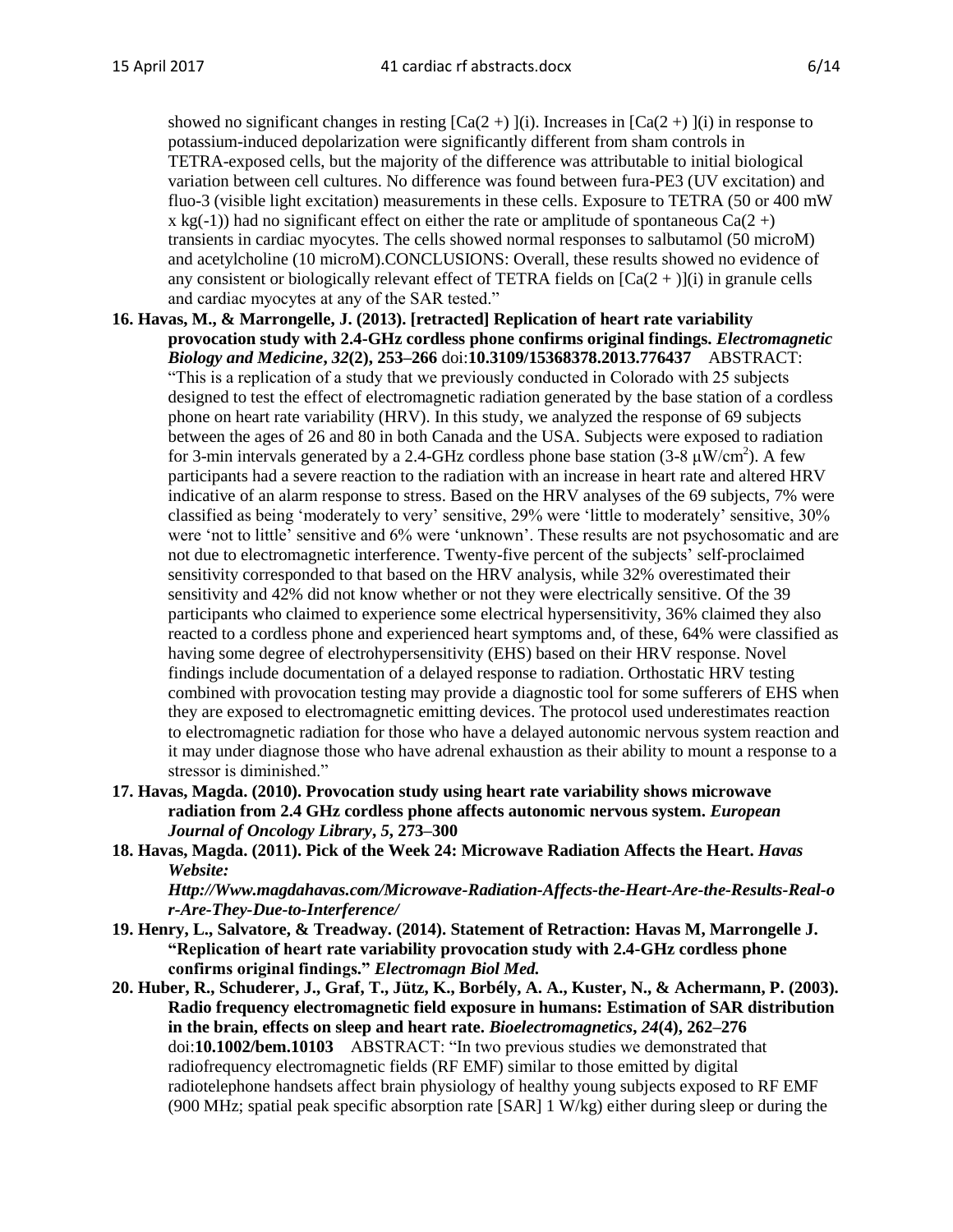waking period preceding sleep. In the first experiment, subjects were exposed intermittently during an 8 h nighttime sleep episode and in the second experiment, unilaterally for 30 min prior to a 3 h daytime sleep episode. Here we report an extended analysis of the two studies as well as the detailed dosimetry of the brain areas, including the assessment of the exposure variability and uncertainties. The latter enabled a more in depth analysis and discussion of the findings. Compared to the control condition with sham exposure, spectral power of the non-rapid eye movement sleep electroencephalogram (EEG) was initially increased in the 9-14 Hz range in both experiments. No topographical differences with respect to the effect of RF EMF exposure were observed in the two experiments. Even unilateral exposure during waking induced a similar effect in both hemispheres. Exposure during sleep reduced waking after sleep onset and affected heart rate variability. Exposure prior to sleep reduced heart rate during waking and stage 1 sleep. The lack of asymmetries in the effects on sleep EEG, independent of bi- or unilateral exposure of the cortex, may indicate involvement of subcortical bilateral projections to the cortex in the generation of brain function changes, especially since the exposure of the thalamus was similar in both experiments (approx. 0.1 W/kg)."

**21. Johansen, C. (2004). Electromagnetic fields and health effects--epidemiologic studies of cancer, diseases of the central nervous system and arrhythmia-related heart disease.** *Scand.J.Work Environ.Health.***,** *30 Suppl 1:1***-***30.***, 1–30** ABSTRACT: "This epidemiologic investigation comprised separate studies of the risk of cancer, cause-specific mortality rates, risks for neurodegenerative diseases, and the risk of arrhythmia-related heart disease among employees exposed to extremely low-frequency (50-Hz) electromagnetic fields (EMF) in the Danish utility industry. All the employees in this industry were followed-up in several registers. The risk of disease was analyzed in relation to occupational exposure to EMF, latency, and duration of employment. A specific job-exposure matrix was developed and validated by comparison with direct measurements of EMF during a workday. Linkage with the Danish Cancer Register did not identify increased risks for the cancers suggested a priori to be associated with exposure to EMF, including leukemia, brain tumors, and breast cancer. Significantly increased risks for lung cancer and mesothelioma were identified for workers highly exposed to asbestos. Linkage with the National Mortality Register revealed a significantly increased overall mortality rate from amyotrophic lateral sclerosis (ALS), with an increasing trend with duration of employment and EMF exposure. In addition, a significantly increased mortality rate from electric accidents was observed. It was hypothesized that the observation of increased mortality from ALS was associated with exposure to EMF or electric shocks. No increased mortality rate from cardiovascular or cerebrovascular disease was observed. Linkage with the National Hospital Register also revealed an increased risk of ALS and, thereby confirmed the finding of an increased mortality rate for this disease in the previous study. Linkage of the cohort with the Multiple Sclerosis Register revealed an increased risk of multiple sclerosis, which was not, however, significant. Linkage with the Pacemaker Register showed no increased risk of severe arrhythmia-related heart disease. The second part of the study included the establishment of a large, nationwide cohort of mobile phone subscribers comprising some 420 000 persons. No increased risk was observed for the cancers considered a priori to be possibly associated with the radiofrequency fields emitted by mobile phones, which were brain tumors, including acoustic neuroma, salivary gland tumors, and leukemia. The data were analyzed by duration of phone use, latency, system used (NMT, GSM or both) and age at first subscription. A study of the incidence of ocular malignant melanoma in comparison with the annual increase among the mobile phone subscribers showed a highly stable incidence rate for this rare cancer in Denmark over close to 50 years of registration. On the basis of these studies and the scientific literature, it is concluded that occupational exposure to 50-Hz EMF is not associated with an increased risk of cancer, but that these fields, electric shocks, or some other unknown factor related to alternating current electricity may be associated with the risk of ALS. There is no clear evidence that 50-Hz EMF is associated with other neurodegenerative or cardiovascular diseases. At present, there is little, if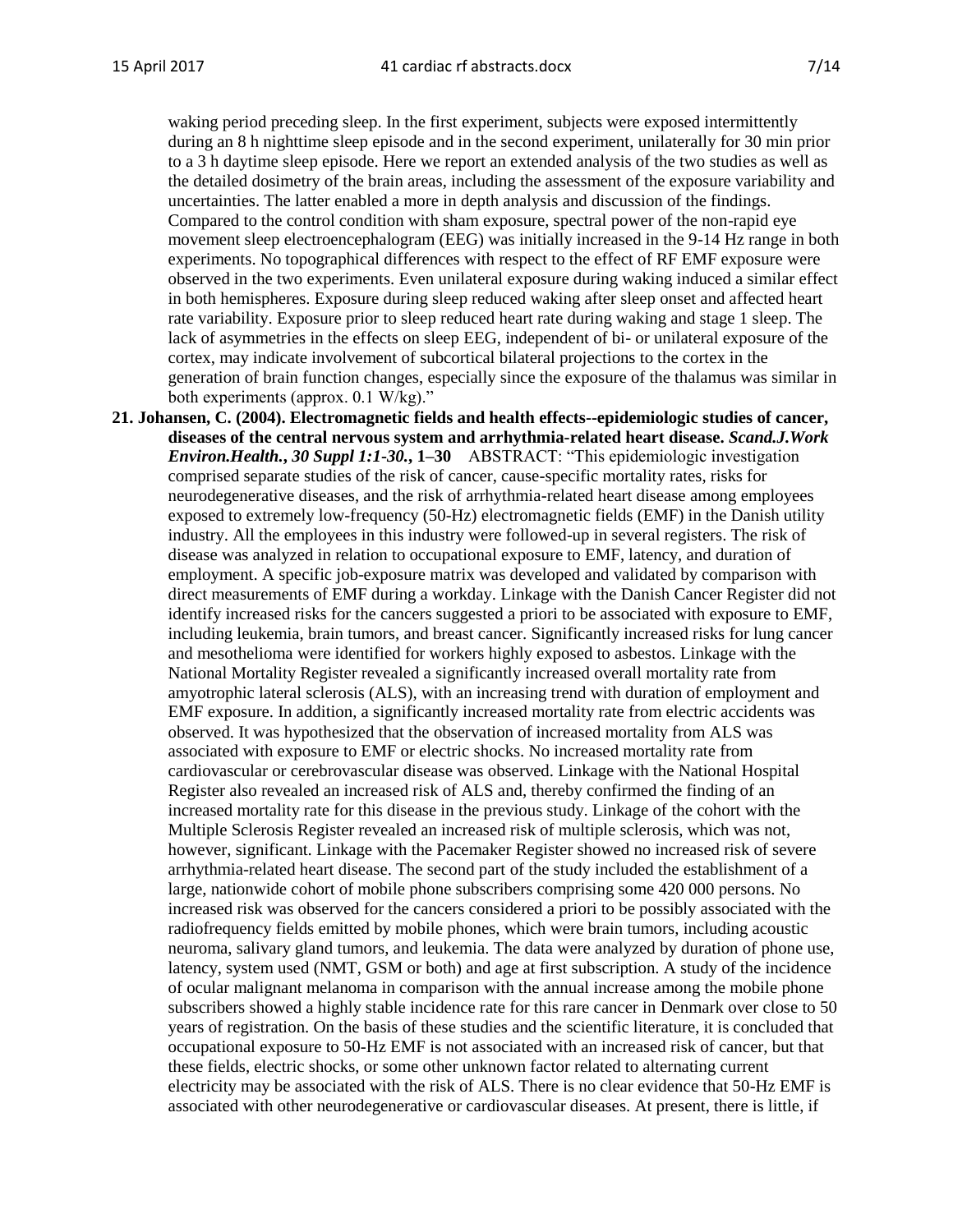any, evidence that the use of mobile phones is associated with cancer in adults, including brain tumors, acoustic neuroma, cancer of the salivary glands, leukemia, or malignant melanoma of the eye"

- **22. Kerimoğlu, G., Mercantepe, T., Erol, H. S., Turgut, A., Kaya, H., Çolakoğlu, S., & Odacı, E. (2016). Effects of long-term exposure to 900 megahertz electromagnetic field on heart morphology and biochemistry of male adolescent rats.** *Biotechnic & Histochemistry: Official Publication of the Biological Stain Commission***, 1–10** doi:**10.1080/10520295.2016.1216165** ABSTRACT: "The pathological effects of exposure to an electromagnetic field (EMF) during adolescence may be greater than those in adulthood. We investigated the effects of exposure to 900 MHz EMF during adolescence on male adult rats. Twenty-four 21-day-old male rats were divided into three equal groups: control (Cont-Gr), sham (Shm-Gr) and EMF-exposed (EMF-Gr). EMF-Gr rats were placed in an EMF exposure cage (Plexiglas cage) for 1 h/day between postnatal days 21 and 59 and exposed to 900 MHz EMF. Shm-Gr rats were placed inside the Plexiglas cage under the same conditions and for the same duration, but were not exposed to EMF. All animals were sacrificed on postnatal day 60 and the hearts were extracted for microscopic and biochemical analyses. Biochemical analysis showed increased levels of malondialdehyde and superoxide dismutase, and reduced glutathione and catalase levels in EMF-Gr compared to Cont-Gr animals. Hematoxylin and eosin stained sections from EMF-Gr animals exhibited structural changes and capillary congestion in the myocardium. The percentage of apoptotic myocardial cells in EMF-Gr was higher than in either Shm-Gr or Cont-Gr animals. Transmission electron microscopy of myocardial cells of EMF-Gr animals showed altered structure of Z bands, decreased myofilaments and pronounced vacuolization. We found that exposure of male rats to 900 MHz EMF for 1 h/day during adolescence caused oxidative stress, which caused structural alteration of male adolescent rat heart tissue."
- **23. Kim, M.-J., & Rhee, S.-J. (2004). Green tea catechins protect rats from microwave-induced oxidative damage to heart tissue.** *Journal of Medicinal Food***,** *7***(3), 299–304** doi:**10.1089/1096620041938551** ABSTRACT: "We investigated the effects of green tea catechin on oxidative damage in microwave-exposed rats. The microwave-exposed rats received one of three diets: catechin-free (MW-0C), 0.25% catechin (MW-0.25C), or 0.5% catechin (MW-0.5C). Rats were sacrificed 6 days after microwave irradiation (2.45 GHz, 15 minutes). Cytochrome P(450) levels in the MW-0C group was increased by 85% compared with normal, but was 11% and 14% lower in the MW-0.25C and MW-0.5C groups than in the MW-0C group. NADPH-cytochrome P(450) reductase activity in the MW-0C group was increased by 29%, compared with the normal group, but was significantly less in the MW-0.25C and MW-0.5C groups. Superoxide dismutase activity in the MW-0C group was decreased by 34%, compared with the normal group, but in the MW-0.25C and MW-0.5C groups was 19% and 25% higher. The activity of glutathione peroxidase in the MW-0C group was decreased by 28% but remained near normal with catechin supplements. Superoxide radical concentrations in the MW-0C group were increased by 35%, compared with the normal group. However, superoxide radicals in the MW-0.25C and MW-0.5C groups were 11% and 12% lower, respectively, compared with the MW-0C group. Microwave irradiation significantly increased levels of thiobarbituric acid-reactive substances, carbonyl values, and lipofuscin contents, but green tea catechin partially overcame the effects of the microwave irradiation. In conclusion, the mixed function oxidase system was activated, the formation of superoxide radical, lipid peroxide, oxidized protein, and lipofuscin was increased, and the antioxidative defense system was weakened in heart tissue of microwave-exposed rats, but the oxidative damage was significantly reduced by catechin supplementation."
- **24. Levitina, N. A. (1966). [Non-thermal effect of microwaves on the rhythm of cardiac contractions in the frog].** *Biulleten' Eksperimental'noĭ Biologii I Meditsiny***,** *62***(12), 64–66**
- **25. Maioli, M., Rinaldi, S., Santaniello, S., Castagna, A., Pigliaru, G., Gualini, S., … Ventura, C. (2012). Radiofrequency energy loop primes cardiac, neuronal, and skeletal muscle**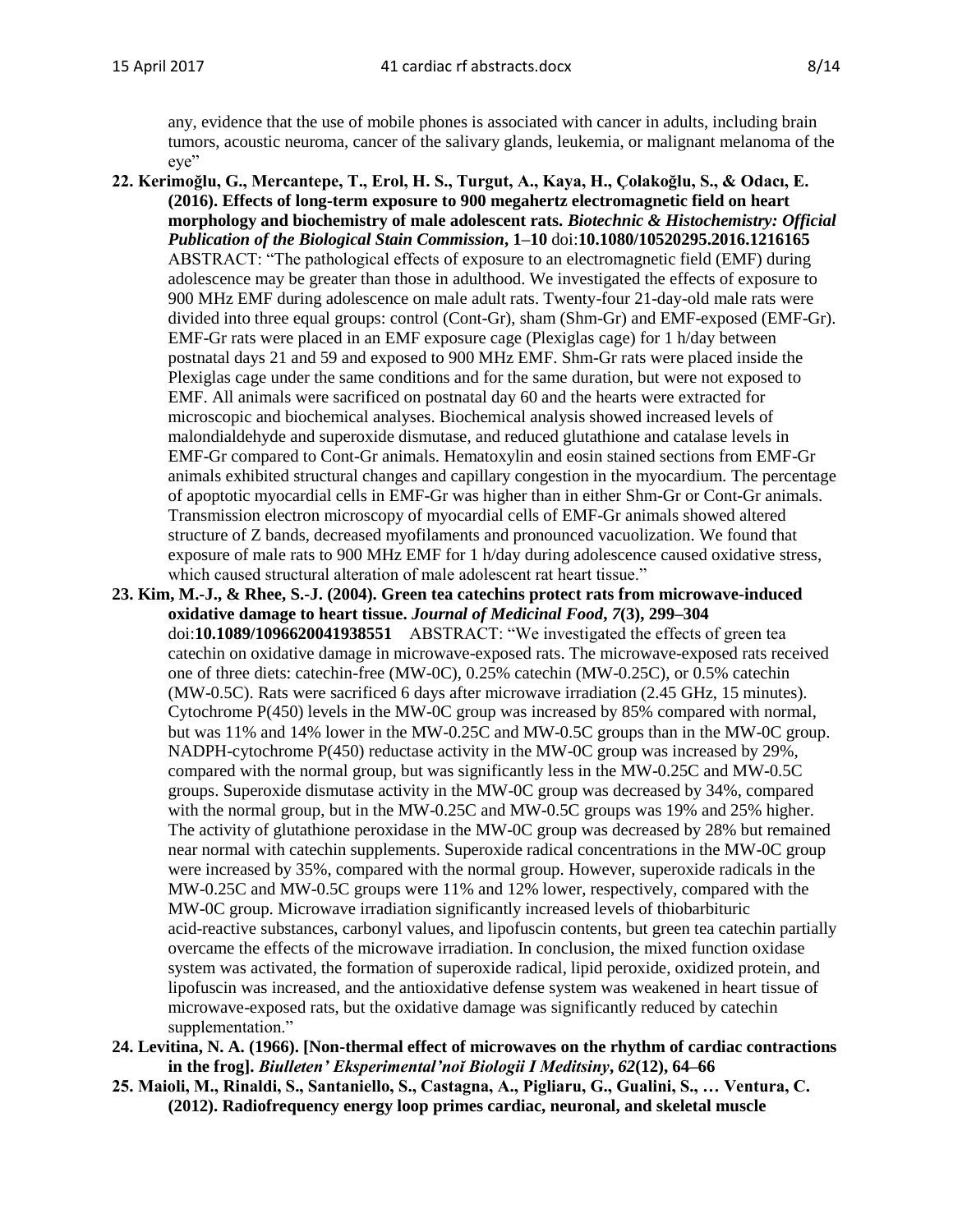**differentiation in mouse embryonic stem cells: a new tool for improving tissue regeneration.**  *Cell Transplantation***,** *21***(6), 1225–1233** doi:**10.3727/096368911X600966** ABSTRACT: "Radiofrequency (RF) waves from Wi-Fi (wireless fidelity) technologies have become ubiquitous, with Internet access spreading into homes, and public areas. The human body harbors multipotent stem cells with various grading of potentiality. Whether stem cells may be affected by Wi-Fi RF energy remains unknown. We exposed mouse embryonic stem (ES) cells to a Radio Electric Asymmetric Conveyer (REAC), an innovative device delivering Wi-Fi RF of 2.4 GHz with its conveyer electrodes immersed into the culture medium. Cell responses were investigated by real-time PCR, Western blot, and confocal microscopy. Single RF burst duration, radiated power, electric and magnetic fields, specific absorption rate, and current density in culture medium were monitored. REAC stimulation primed transcription of genes involved in cardiac (GATA4, Nkx-2.5, and prodynorphin), skeletal muscle (myoD) and neuronal (neurogenin1) commitment, while downregulating the self renewal/pluripotency-associated genes Sox2, Oct4, and Nanog. REAC exposure enhanced the expression of cardiac, skeletal, and neuronal lineage-restricted marker proteins. The number of spontaneously beating ES-derived myocardial cells was also increased. In conclusion, REAC stimulation provided a 'physical milieu' optimizing stem cell expression of pluripotentiality and the attainment of three major target lineages for regenerative medicine, without using chemical agonists or vector-mediated gene delivery."

- **26. Mann, K., Röschke, J., Connemann, B., & Beta, H. (1998). No effects of pulsed high-frequency electromagnetic fields on heart rate variability during human sleep.** *Neuropsychobiology***,**  *38***(4), 251–256** ABSTRACT: "The influence of pulsed high-frequency electromagnetic fields emitted by digital mobile radio telephones on heart rate during sleep in healthy humans was investigated. Beside mean RR interval and total variability of RR intervals based on calculation of the standard deviation, heart rate variability was assessed in the frequency domain by spectral power analysis providing information about the balance between the two branches of the autonomic nervous system. For most parameters, significant differences between different sleep stages were found. In particular, slow-wave sleep was characterized by a low ratio of low- and high-frequency components, indicating a predominance of the parasympathetic over the sympathetic tone. In contrast, during REM sleep the autonomic balance was shifted in favor of the sympathetic activity. For all heart rate parameters, no significant effects were detected under exposure to the field compared to placebo condition. Thus, under the given experimental conditions, autonomic control of heart rate was not affected by weak-pulsed high-frequency electromagnetic fields."
- **27. Parazzini, M., Ravazzani, P., Thuroczy, G., Molnar, F. B., Ardesi, G., Sacchettini, A., & Mainardi, L. T. (2013). Nonlinear heart rate variability measures under electromagnetic fields produced by GSM cellular phones.** *Electromagnetic Biology and Medicine***,** *32***(2), 173– 181** doi:**10.3109/15368378.2013.776424** ABSTRACT: "This study was designed to assess the nonlinear dynamics of heart rate variability (HRV) during exposure to low-intensity EMFs. Twenty-six healthy young volunteers were subjected to a rest-to-stand protocol to evaluate autonomic nervous system in quiet condition (rest, vagal prevalence) and after a sympathetic activation (stand). The procedure was conducted twice in a double-blind design: once with a genuine EMFs exposure (GSM cellular phone at 900 MHz, 2 W) and once with a sham exposure (at least 24 h apart). During each session, three-lead electrocardiograms were recorded and RR series extracted off-line. The RR series were analyzed by nonlinear deterministic techniques in every phase of the protocol and during the different exposures. The analysis of the data shows there was no statistically significant effect due to GSM exposure on the nonlinear dynamics of HRV."
- **28. Parazzini, M., Ravazzani, P., Tognola, G., Thuróczy, G., Molnar, F. B., Sacchettini, A., … Mainardi, L. T. (2007). Electromagnetic fields produced by GSM cellular phones and heart rate variability.** *Bioelectromagnetics***,** *28***(2), 122–129** doi:**10.1002/bem.20275** ABSTRACT: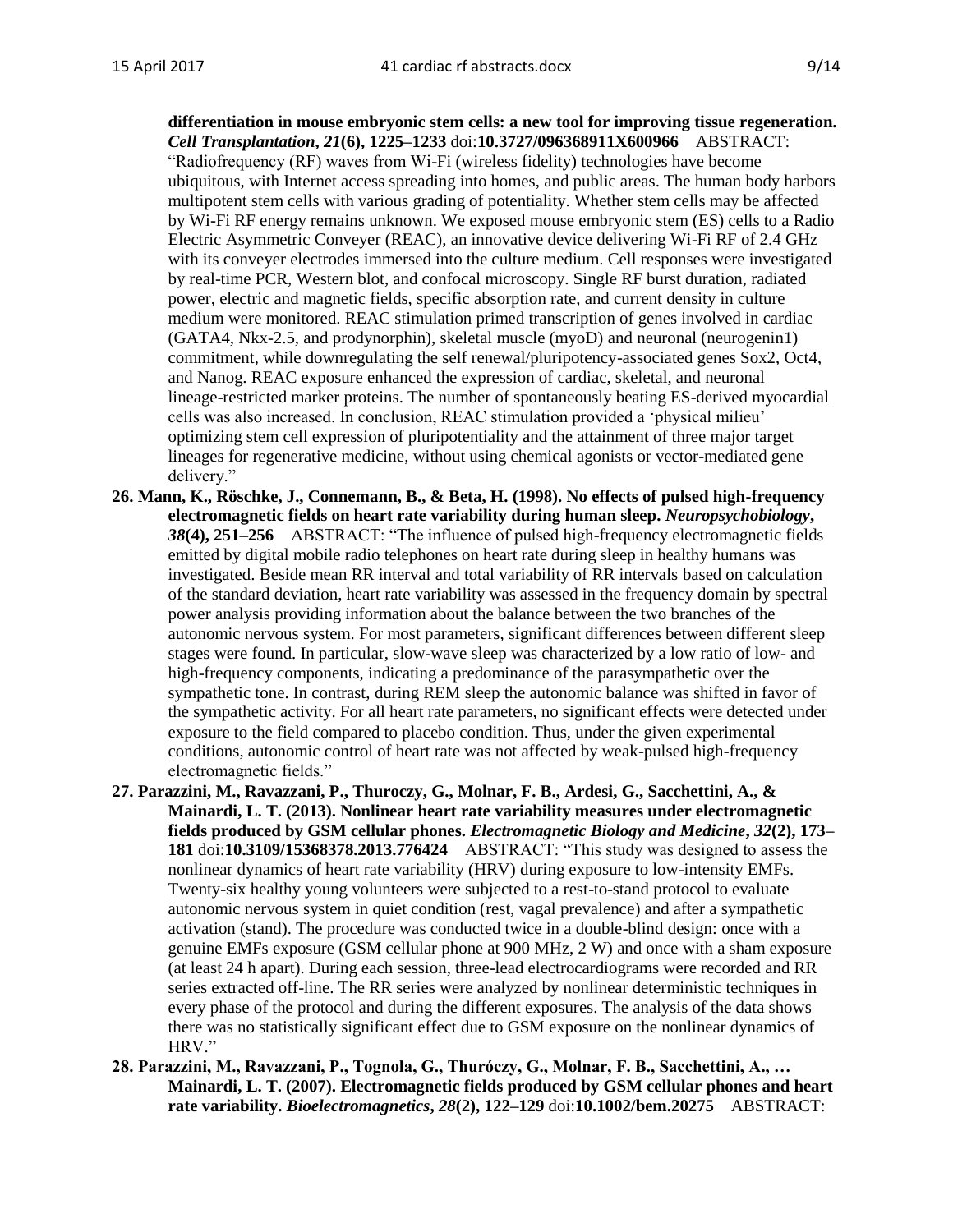"In this study, 26 healthy young volunteers were submitted to 900 MHz (2 W) GSM cellular phone exposure and to sham exposure in separate sessions. The study was designed to assess cardiac regulatory mechanism in different autonomic nervous system (ANS) states during exposure to low-intensity EMF. Rest-to-stand protocol was applied to evaluate ANS in quiet condition (rest, vagal prevalence) and after a sympathetic activation (stand). The procedure is conducted twice in a double-blind design: once with a genuine EMF exposure and once with a sham exposure (at least 24 h apart). During each session three-leads electrocardiograms were recorded and RR series extracted off-line. Time domain and frequency domain HRV parameters were calculated in every phase of the protocol and during different exposures. The analysis of the data show there was no statistically significant effect due to EMF exposure both on main (i.e., RR mean) and most of the other HRV parameters. A weak interaction between some HRV parameters (i.e., SDNN, TINN, and triangular index in time domain and LF power in frequency domain analysis) and RF exposure was observed and this effect seems to be gathered around the sympathetic response to stand."

- **29. Powerwatch News. (2010). DECT Cordless Phones (and WiFi) Causes Heart Irregularities.**  *Powerwatch News*
- **30. Saili, L., Hanini, A., Smirani, C., Azzouz, I., Azzouz, A., Sakly, M., … Bouslama, Z. (2015). Effects of acute exposure to WIFI signals (2.45GHz) on heart variability and blood pressure in Albinos rabbit.** *Environmental Toxicology and Pharmacology***,** *40***(2), 600–605** doi:**10.1016/j.etap.2015.08.015** ABSTRACT: "Electrocardiogram and arterial pressure measurements were studied under acute exposures to WIFI (2.45GHz) during one hour in adult male rabbits. Antennas of WIFI were placed at 25cm at the right side near the heart. Acute exposure of rabbits to WIFI increased heart frequency (+22%) and arterial blood pressure (+14%). Moreover, analysis of ECG revealed that WIFI induced a combined increase of PR and QT intervals. By contrast, the same exposure failed to alter maximum amplitude and P waves. After intravenously injection of dopamine (0.50ml/kg) and epinephrine (0.50ml/kg) under acute exposure to RF we found that, WIFI alter catecholamines (dopamine, epinephrine) action on heart variability and blood pressure compared to control. These results suggest for the first time, as far as we know, that exposure to WIFI affect heart rhythm, blood pressure, and catecholamines efficacy on cardiovascular system; indicating that radiofrequency can act directly and/or indirectly on cardiovascular system."
- **31. Schwartz, J. L., House, D. E., & Mealing, G. A. (1990). Exposure of frog hearts to CW or amplitude-modulated VHF fields: selective efflux of calcium ions at 16 Hz.**  *Bioelectromagnetics***,** *11***(4), 349–358** ABSTRACT: "Isolated frog hearts were exposed for 30-min periods in a Crawford cell to a 240-MHz electromagnetic field, either continuous-wave or sinusoidally modulated at 0.5 or 16 Hz. Radiolabeled with calcium (45Ca), the hearts were observed for movement of Ca2+ at calculated SARs of 0.15, 0.24, 0.30, 0.36, 1.50, or 3.00 mW/kg. Neither CW radiation nor radiation at 0.5 Hz, which is close to the beating frequency of the frog's heart, affected movement of calcium ions. When the VHF field was modulated at 16 Hz, a field-intensity-dependent change in the efflux of calcium ions was observed. Relative to control values, ionic effluxes increased by about 18% at 0.3 mW/kg (P less than .01) and by 21% at 0.15 mW/kg (P less than .05), but movement of ions did not change significantly at other rates of energy deposition. These data indicate that the intact myocardium of the frog, akin to brain tissue of neonatal chicken, exhibits movement of calcium ions in response to a weak VHF field that is modulated at 16 Hz."
- **32. Tahvanainen, K., Niño, J., Halonen, P., Kuusela, T., Laitinen, T., Länsimies, E., … Lindholm, H. (2004). Cellular phone use does not acutely affect blood pressure or heart rate of humans.** *Bioelectromagnetics***,** *25***(2), 73–83** doi:**10.1002/bem.10165** ABSTRACT: "A recent study raised concern about increase of resting blood pressure after a 35 min exposure to the radiofrequency (RF) field emitted by a 900 MHz cellular phone. In this randomized, double blind, placebo controlled crossover trial, 32 healthy subjects were submitted to 900 MHz (2 W), 1800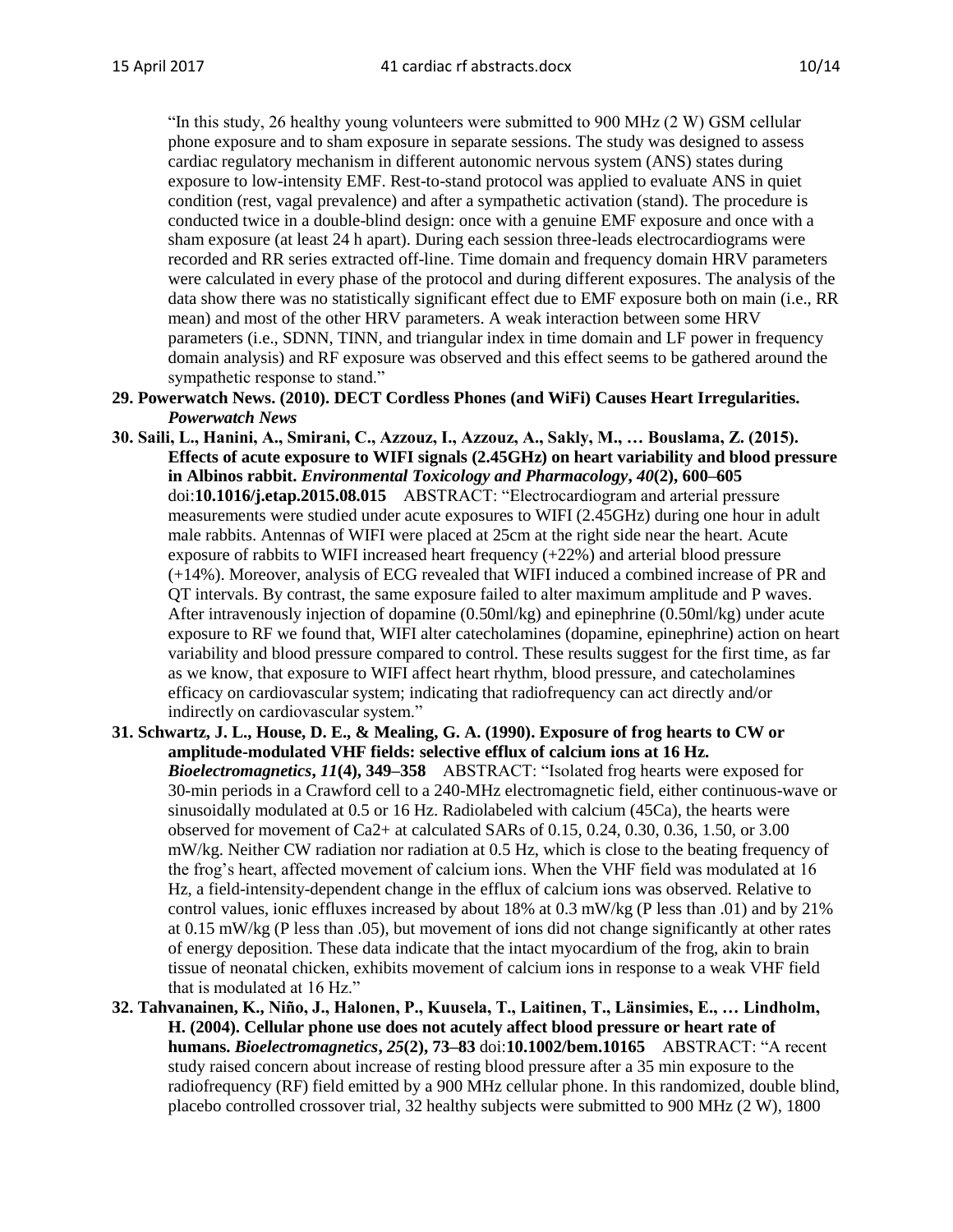MHz (1 W) cellular phone exposure, and to sham exposure in separate sessions. Arterial blood pressure (arm cuff method) and heart rate were measured during and after the 35 min RF and sham exposure sessions. We evaluated cardiovascular responses in terms of blood pressure and heart rate during controlled breathing, spontaneous breathing, head-up tilt table test, Valsalva manoeuvre and deep breathing test. Arterial blood pressure and heart rate did not change significantly during or after the 35 min RF exposures at 900 MHz or 1800 MHz, compared to sham exposure. The results of this study indicate that exposure to a cellular phone, using 900 MHz or 1800 MHz with maximal allowed antenna powers, does not acutely change arterial blood pressure and heart rate."

- **33. Tamer, A., Gündüz, H., & Ozyildirim, S. (2009). The cardiac effects of a mobile phone positioned closest to the heart.** *Anadolu Kardiyoloji Dergisi: AKD = the Anatolian Journal of Cardiology***,** *9***(5), 380–384** ABSTRACT: "OBJECTIVE: The aim of this study was to evaluate the effect of mobile phone (MP) on cardiac electrical activity by examining the heart rate variability (HRV), QT, P dispersions and blood pressure (BP) while the MP is located on the precordium.METHODS: A total of 24 healthy volunteers were included in this prospective study. In the first step; 12-lead electrocardiogram (ECG) and BP recordings of the subjects without MP, while the MP is off, on, and ringing were recorded. In the second step; rhythm and BP were recorded for 30 minutes with the Holter without MP, and when the MP was 'on' at the precordial location. P-wave and QT interval dispersions were measured from 12-lead ECG, while Holter 24-hour recordings were used for HRV analysis. Statistical analysis was performed using paired t test for comparison of hemodynamic and HRV variables without MP and during MP on. ANOVA for repeated measures was used to compare hemodynamic and ECG variables through baseline and 3 experimental settings: MP on, off and ringing.RESULTS: There were no statistically significant differences between the groups in the BP, heart rate, P-wave dispersion, QT dispersion and QT corrected dispersion parameters  $(p>0.05)$  in the first step of the study. In the second step, there were no significant differences between two groups in the BP, heart rate and HRV parameters (p>0.05).CONCLUSION: We conclude that MP has no effect on hemodynamic (heart rate, blood pressure) and cardiac electrical activity (P-wave and QT dispersions) parameters when it is positioned on the chest in immediate proximity to the heart, and it does not cause cardiac autonomic dysfunction examined by HRV analysis in healthy adult subjects."
- **34. Trottier, L., & Kofsky, H. (2009). Likely fatal flaw in new Havas heart rate study** Retrieved from http://www.emfandhealth.com/EMF&Health%20EHS%20Poor%20Studies%206.html
- **35. Türedi, S., Hancı, H., Topal, Z., Unal, D., Mercantepe, T., Bozkurt, I., … Odacı, E. (2014). The effects of prenatal exposure to a 900-MHz electromagnetic field on the 21-day-old male rat heart.** *Electromagnetic Biology and Medicine***, 1–8** doi:**10.3109/15368378.2014.952742** ABSTRACT: "Abstract The growing spread of mobile phone use is raising concerns about the effect on human health of the electromagnetic field (EMF) these devices emit. The purpose of this study was to investigate the effects on rat pup heart tissue of prenatal exposure to a 900 megahertz (MHz) EMF. For this purpose, pregnant rats were divided into experimental and control groups. Experimental group rats were exposed to a 900 MHz EMF (1 h/d) on days 13-21 of pregnancy. Measurements were performed with rats inside the exposure box in order to determine the distribution of EMF intensity. Our measurements showed that pregnant experimental group rats were exposed to a mean electrical field intensity of 13.77 V/m inside the box (0.50 W/m(2)). This study continued with male rat pups obtained from both groups. Pups were sacrificed on postnatal day 21, and the heart tissues were extracted. Malondialdehyde, superoxide dismutase and catalase values were significantly higher in the experimental group rats, while glutathione values were lower. Light microscopy revealed irregularities in heart muscle fibers and apoptotic changes in the experimental group. Electron microscopy revealed crista loss and swelling in the mitochondria, degeneration in myofibrils and structural impairments in Z bands. Our study results suggest that exposure to EMF in the prenatal period causes oxidative stress and histopathological changes in male rat pup heart tissue."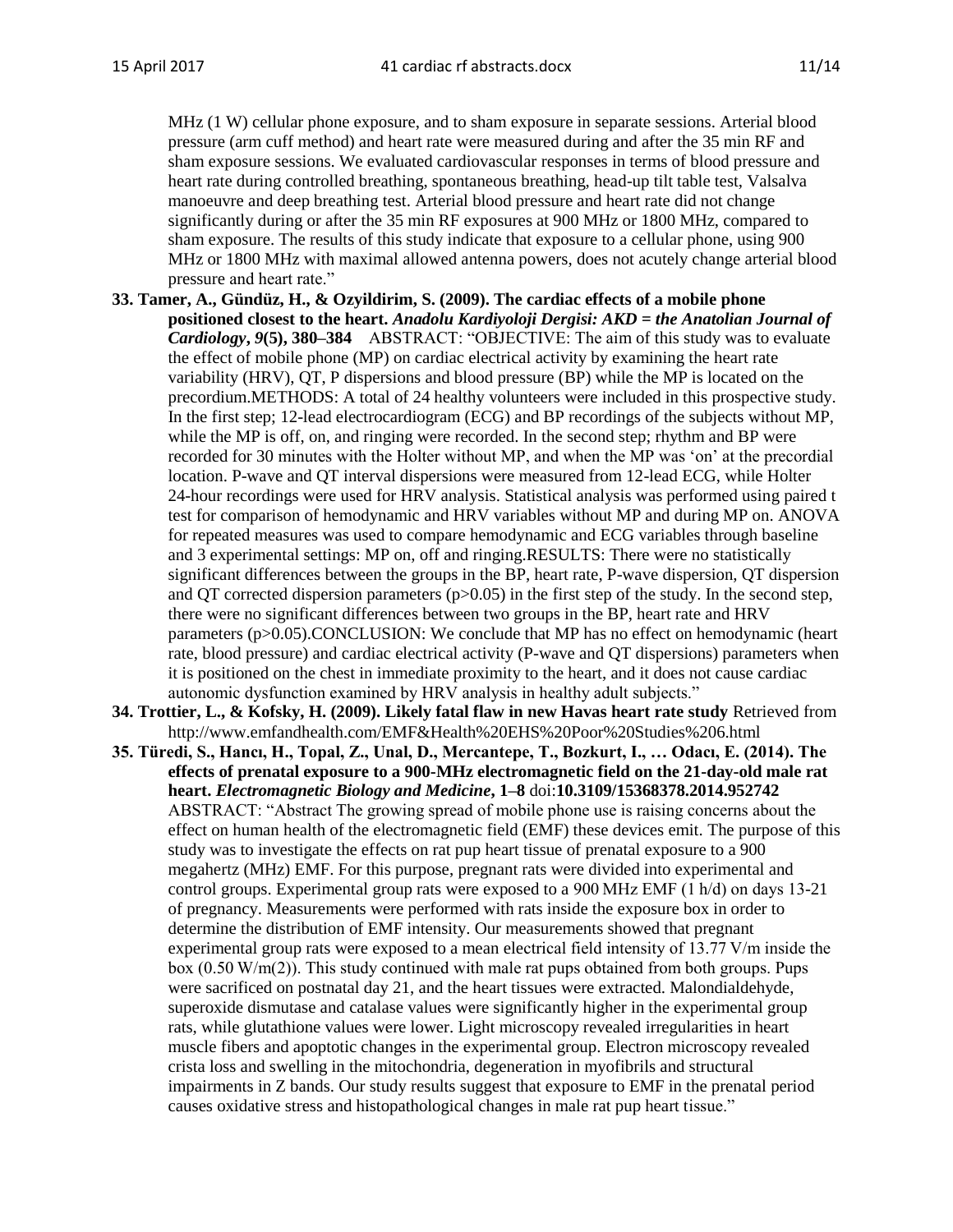- **36. Türker, Y., Nazıroğlu, M., Gümral, N., Celik, O., Saygın, M., Cömlekçi, S., & Flores-Arce, M. (2011). Selenium and L-carnitine reduce oxidative stress in the heart of rat induced by 2.45-GHz radiation from wireless devices.** *Biological Trace Element Research***,** *143***(3), 1640– 1650** doi:**10.1007/s12011-011-8994-0** ABSTRACT: "The aim of this study was to investigate the possible protective role of selenium and L-carnitine on oxidative stress induced by 2.45-GHz radiation in heart of rat. For this purpose, 30 male Wistar Albino rats were equally divided into five groups namely controls, sham controls, radiation-exposed rats, radiation-exposed rats treated with intraperitoneal injections of sodium selenite at a dose of 1.5 mg/kg/day, and radiation-exposed rats treated with intraperitoneal injections of L-carnitine at a dose of 1.5 mg/kg/day. Except for the controls and sham controls, the animals were exposed to 2.45-GHz radiation during 60 min/day for 28 days. The lipid peroxidation (LP) levels were higher in the radiation-exposed groups than in the control and sham control groups. The lipid peroxidation level in the irradiated animals treated with selenium and L-carnitine was lower than in those that were only exposed to 2.45-GHz radiation. The concentrations of vitamins A, C, and E were lower in the irradiated-only group relative to control and sham control groups, but their concentrations were increased in the groups treated with selenium- and L-carnitine. The activity of glutathione peroxidase was higher in the selenium-treated group than in the animals that were irradiated but received no treatment. The erythrocyte-reduced glutathione and β-carotene concentrations did not change in any of the groups. In conclusion, 2.45-GHz electromagnetic radiation caused oxidative stress in the heart of rats. There is an apparent protective effect of selenium and L-carnitine by inhibition of free radical formation and support of the antioxidant redox system."
- **37. Wolke, S., Neibig, U., Elsner, R., Gollnick, F., & Meyer, R. (1996). Calcium homeostasis of isolated heart muscle cells exposed to pulsed high-frequency electromagnetic fields.**  *Bioelectromagnetics***,** *17***(2), 144–153**

doi:**10.1002/(SICI)1521-186X(1996)17:2<144::AID-BEM9>3.0.CO;2-3** ABSTRACT: "The intracellular calcium concentration  $(\text{[Ca}(2+))i)$  of isolated ventricular cardiac myocytes of the guinea pig was measured during the application of pulsed high-frequency electromagnetic fields. The high-frequency fields were applied in a transverse electromagnetic cell designed to allow microscopic observation of the myocytes during the presence of the high-frequency fields. The  $[Ca(2+)]i$  was measured as fura-2 fluorescence by means of digital image analysis. Both the carrier frequency and the square-wave pulse-modulation pattern were varied during the experiments (carrier frequencies: 900, 1,300, and 1,800 MHz pulse modulated at 217Hz with 14 percent duty cycle; pulsation pattern at 900 MHz: continuous wave, 16 Hz, and 50 Hz modulation with 50 percent duty cycle and 30 kHz modulation with 80 percent duty cycle). The mean specific absorption rate (SAR) values in the solution were within one order of magnitude of 1 mW/kg. They varied depending on the applied carrier frequency and pulse pattern. The experiments were designed in three phases: 500 s of sham exposure, followed by 500 s of field exposure, then chemical stimulation without field. The chemical stimulation (K+ -depolarization) indicated the viability of the cells. The  $K<sub>+</sub>$  depolarization yielded a significant increase in [Ca(2+)]i. Significant differences between sham exposure and high-frequency field exposure were not found except when a very small but statistically significant difference was detected in the case of 900 MHz/50 Hz. However, this small difference was not regarded as a relevant effect of the exposure."

**38. Yıldız, M., Yılmaz, D., Güler, I., & Akgüllü, C. (2012). [Effects of radiation emitted from mobile phones on short- term heart rate variability parameters].** *Anadolu kardiyoloji dergisi: AKD = the Anatolian journal of cardiology***,** *12***(5), 406–412** doi:**10.5152/akd.2012.124** ABSTRACT: "OBJECTIVE: In this study, the effects of radiation emitted from mobile phone (MP) on heart rate variability (HRV) which is accepted a non-invasive indicator of autonomic nervous system (ANS) were investigated with considering the deficiency of previous studies.METHODS: A randomized controlled study has been designed and utilized with 30 young and healthy volunteers. During the experiment that had three periods, the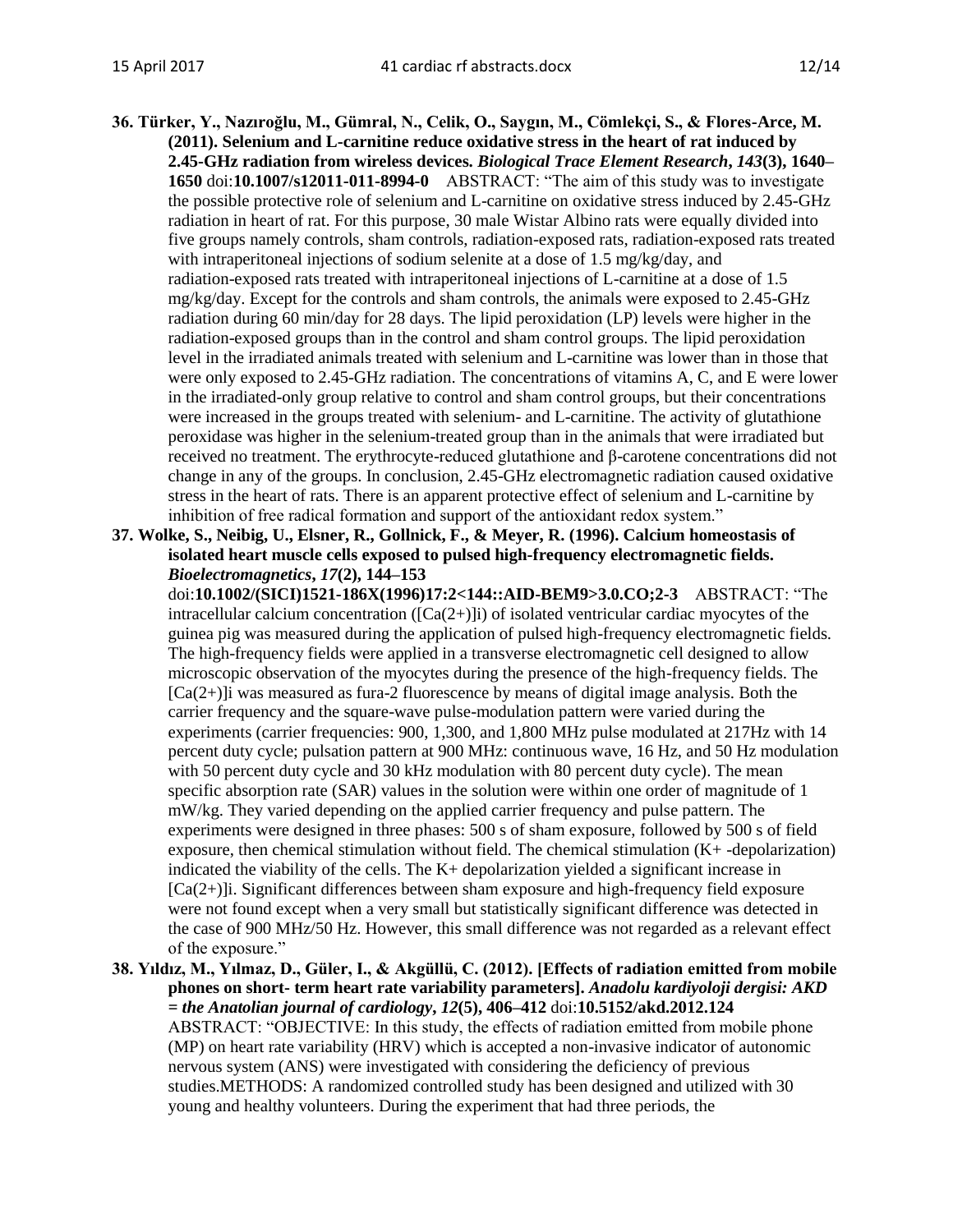electrocardiogram (ECG) and respiration signals were recorded and MP was attached to subjects' right ear with a bone. Ten subjects selected randomly were exposed to high -level radiation during the second period (Experimental Group 1). Ten of others were exposed during the third period with maximum level radiation (Experimental Group 2). Ten records were also made while MP was closed as a control. Short -term HRV parameters were obtained and repeated measures ANOVA and suitable post-hoc tests applied to the results.RESULTS: According to the results of the repeated measures ANOVA; there were no significant main effects of groups. However, there were some significant differences in measuring time periods and groups\*period interactions. The post-hoc tests showed that mean R to R interval and HF power are significantly changed by maximum radiation emitted from MP.CONCLUSION: Due to the radiation emitted from MPs at maximum power, some changes may occur in HRV parameters that are associated with increased parasympathetic activity. But, the level of these changes is similar to daily activities as excitement, and stand up."

- **39. Yılmaz, D., & Yıldız, M. (2010). Analysis of the mobile phone effect on the heart rate variability by using the largest Lyapunov exponent.** *Journal of Medical Systems***,** *34***(6), 1097–1103** doi:**10.1007/s10916-009-9328-z** ABSTRACT: "In this study, the effects of electromagnetic fields (EMFs) emitted by GSM900 based mobile phones (MPs) on the heart rate variability (HRV) were examined by using nonlinear analysis methods. The largest Lyapunov exponent (LLE) calculation was used to evaluate the effect of MP under various real exposure conditions. Sixteen healthy young volunteers were exposed to EMFs emitted by GSM900 based MP at two levels from a very low EMF (MP at stand-by) to a higher EMF (MP at pre-ring handshaking and ringing). A blind experimental protocol was designed and utilized with consideration to the physiological and psychological factors that may affect HRV. The results showed that the LLE values increased slightly with higher EMF produced by MP ( $P < 0.05$ ). This change indicates that the degree of chaos in the HRV signals increased at higher EMF compared to low level EMF. Consequently, we have concluded that high level EMF changed the complexity of cardiac system behavior, significantly."
- **40. Zhang, J., Peng, R., Ren, J., Li, J., Wang, S., Gao, Y., … Liu, S. (2011). [The protective effects of Aduola Fuzhenglin on the heart injury induced by microwave exposure in rats].** *Zhonghua Lao Dong Wei Sheng Zhi Ye Bing Za Zhi = Zhonghua Laodong Weisheng Zhiyebing Zazhi = Chinese Journal of Industrial Hygiene and Occupational Diseases***,** *29***(5), 367–370** ABSTRACT: "OBJECTIVE: To study the protective effects of AduoLa Fuzhenglin(ADL) on the heart injury induced by microwave exposure in rats.METHODS: One hundred forty male Wistar rats were divided randomly into 5 groups: control, microwave radiation,  $0.75$  g x kg(-1) d(-1) ADL,  $1.50$  g x kg(-1) d(-1) ADL and  $3.00$  g x kg(-1) d(-1) ADL pretreatment groups. Rats in three ADL pretreatment groups were administrated by ADL per day for 2w then exposed to 30 mW/cm2 microwaves for 15 min. The left ventricle blood of rats was obtained at 7 d and 14 d after exposure to microwaves, and the blood Ca2+, AST and CK were detected with Coulter automatic biochemical analyzer, then the histological changes and ultrastructure of heart were observed under light and electron microscopes.RESULTS: At 7 d and 14 d after exposure to microwaves, the blood Ca2+, AST and CK concentrations significantly increased (P<0.05 or P<0.01) as compared with controls; Heart muscle fibers showed wavilness, endotheliocyte karyopyknosis, anachromasis; The mitochondria swelling and cavitation, intercalary dies blurred in radiation groups. The changes in 0.75 g x kg(-1)  $d(-1)$  ADL pretreatment group were similar to the radiation group, but in 1.50 g x kg(-1)d(-1) and 3.00 g x kg(-1) d(-1) ADL pretreatment groups, above indexes of rats significantly reduced as compared with microwaves group (P<0.05); also the blood Ca2+, AST, CK contents were significantly lower than those in microwave group (P<0.05); The heart showed a tendency to improve.CONCLUSION: Microwave radiation (30 mW/cm2) can cause the blood Ca2+, AST and CK turbulence, and heart injury in the histology and ultrastructure; ADL at the dosages of 1.50 g x kg(-1) d(-1) and 3.00 g  $x \text{ kg}(-1) d(-1)$  has a protective effects on the heart injury induced by microwave in rats."